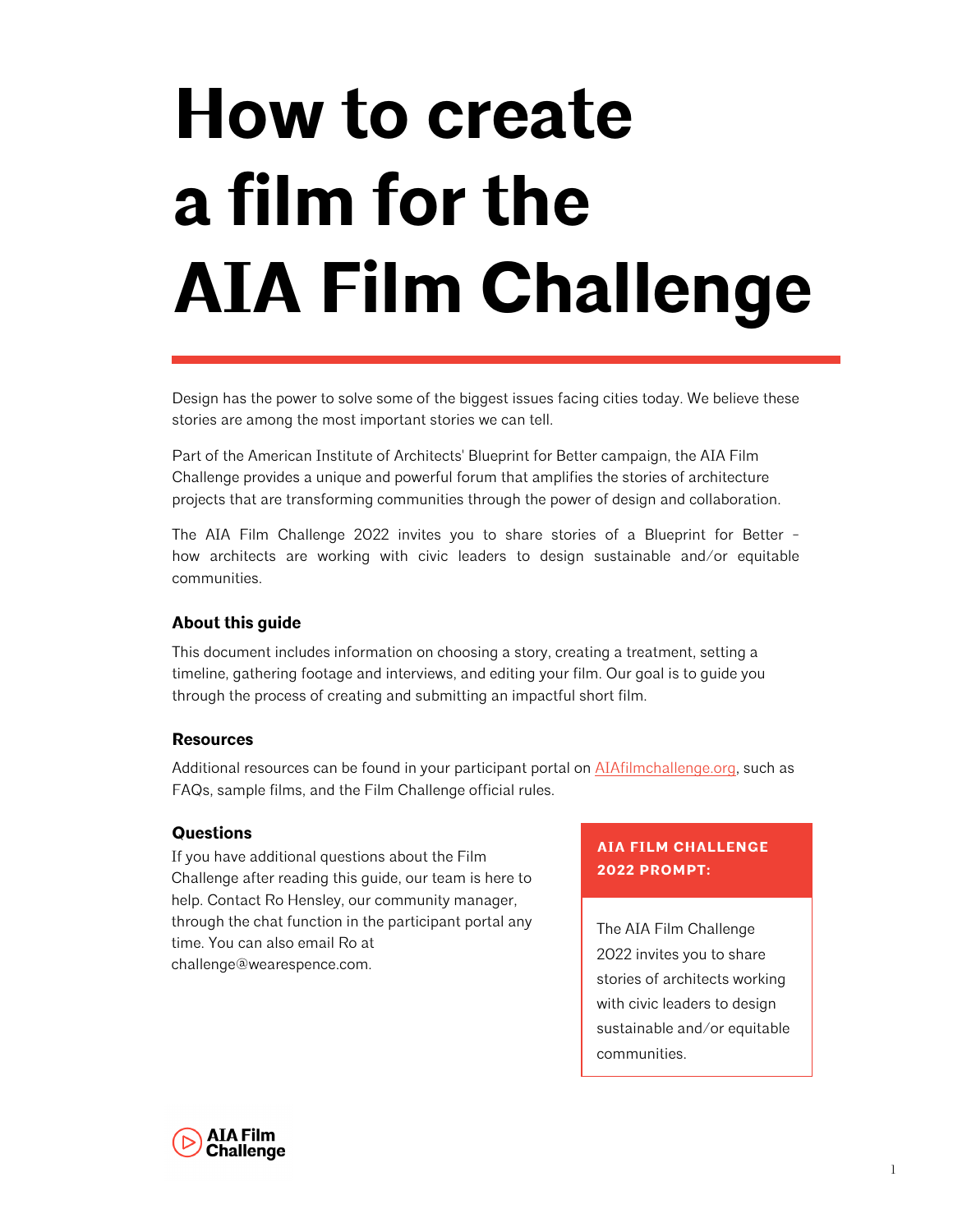# Why you should participate in the AIA Film Challenge

#### **1. Invest the prize money into causes and projects you care about**

Filmmaker and 2019 Grand Prize winner Weston Waugh invested his winnings back into his community. "The prize money enabled us to be able to tell more stories and create more videos for community groups on the east side [of Oklahoma City]. There are a number of projects that are in the works right now that I'm really excited to share." [Watch The Eastpoint Project](https://vimeo.com/showcase/4927796/video/355116802)

#### **2. Raise awareness of projects and organizations that positively impact your communities**

Honolulu-based filmmaker and 2018 People's Choice winner, Marq Morrison, entered the Film Challenge to raise awareness of cultural projects on the island. "Winning the People's Choice Award and a screening at Chicago Ideas was a breath of fresh air. I now feel like people want to see and learn more about the Hawaiian culture and indigenous architecture." [Watch Ka Hale: A Revival](https://vimeo.com/showcase/4927796/video/294873314)

#### **3. Make connections and advance your business**

After creating his film, filmmaker and 2020 Grand Prize winner John Gordon noted, "Participating in the film challenge opened up so many doors for me, specifically doors into the minds of others. In some way, it gave me reason to make connections I wouldn't have made on my own." [Watch Dallas Holocaust & Human Rights Museum](https://vimeo.com/showcase/4927796/video/455960406)

#### **4. Inform the public about the role of architects and architecture in your community**

A short film makes messages easy to digest and share, and allows architecture to be accessible for more people. 2020 finalist Nastassja Lafontant explains that "the most impactful moments weren't just seeing the history of the architecture come to life but mostly how it affected the people. For me, interviewing the residents, employees, architects, contractor, etc. is what really made the film animated. Understanding how much their hearts were connected to the building and why it needed to be cherished is what gave the film its power."

[Watch Building New Hope in Bellflower](https://vimeo.com/showcase/4927796/video/455960304)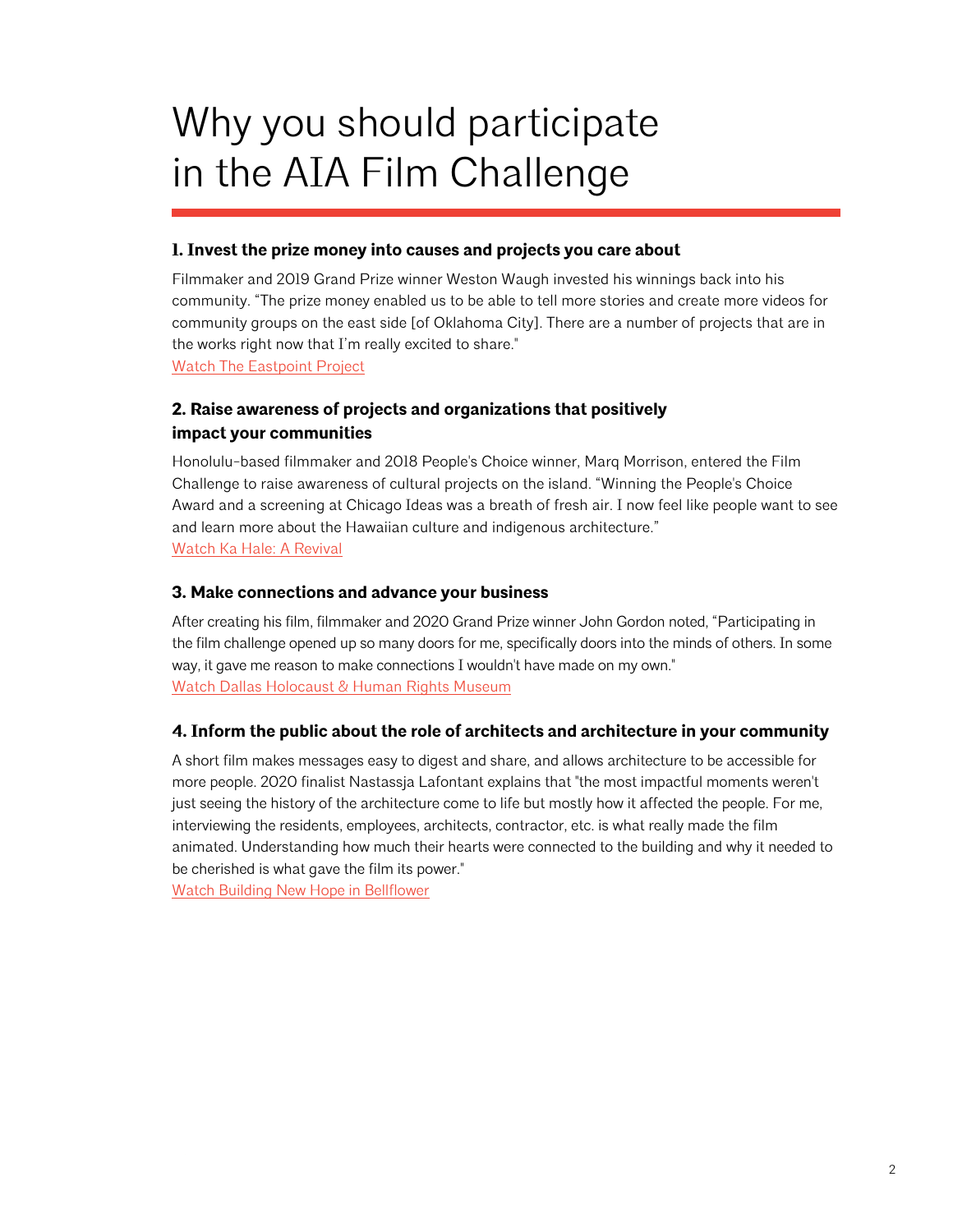# Creating your film

There are three key phases to film production, pre-production, production, and post-production. While partnerships may be helpful to bring the creative vision to life, teams are not required. We encourage you to use the resources and tools provided below to make a compelling film. This guide will walk you through the steps for each.

### Pre-production **Selecting your story**

Come up with a few potential story ideas. If you are working with others to produce your film, get their perspective on the storyline and visual approach. Don't be afraid of everyday stories, either. There is real power and purpose in small but mighty moments.

#### **Keep these factors in mind when selecting your story:**

| Highlight community impact. Focus on telling a story of the positive change that architects<br>and their work have created. Ground your story with the perspective and anecdotes of |
|-------------------------------------------------------------------------------------------------------------------------------------------------------------------------------------|
| community members-relate it to the human experience.                                                                                                                                |

**Introduce architects as part of a solution.** Make the role of architects clear in creating a Blueprint for Better. Rather than portraying architects as solo contributors, think about them as thought and action leaders who are a vital part of creating solutions.

| Support your story with civic/community leaders. That doesn't just mean elected           |  |  |
|-------------------------------------------------------------------------------------------|--|--|
| officials, it could also be a non-profit director, a head librarian, or a parks director. |  |  |

**Seek out diverse voices.** AIA champions a culture of equity, diversity, and inclusion. We encourage you to highlight the diverse voices surrounding your story. From ethnic to socioeconomic, from gender to cultural diversity, a strong film will capture the various people and perspectives involved in bringing projects to life.

**Keep your story concise.** In a 1:30- to 3-minute film you will not be able to tell the full story, but rather focus on a particular angle of the story that is most compelling.

#### **Create a film treatment**

Documentary films don't normally have traditional scripts, since you can't predict what will happen on camera in a real-life setting. Instead, they use a treatment, or outline, to describe the intent of the film.

Before starting your treatment, do your research. Learn everything you can about the project and all those involved. Pre-interview key contributors by phone. Understand the impact the project has on its intended users and community. You should also make a list of key people to interview.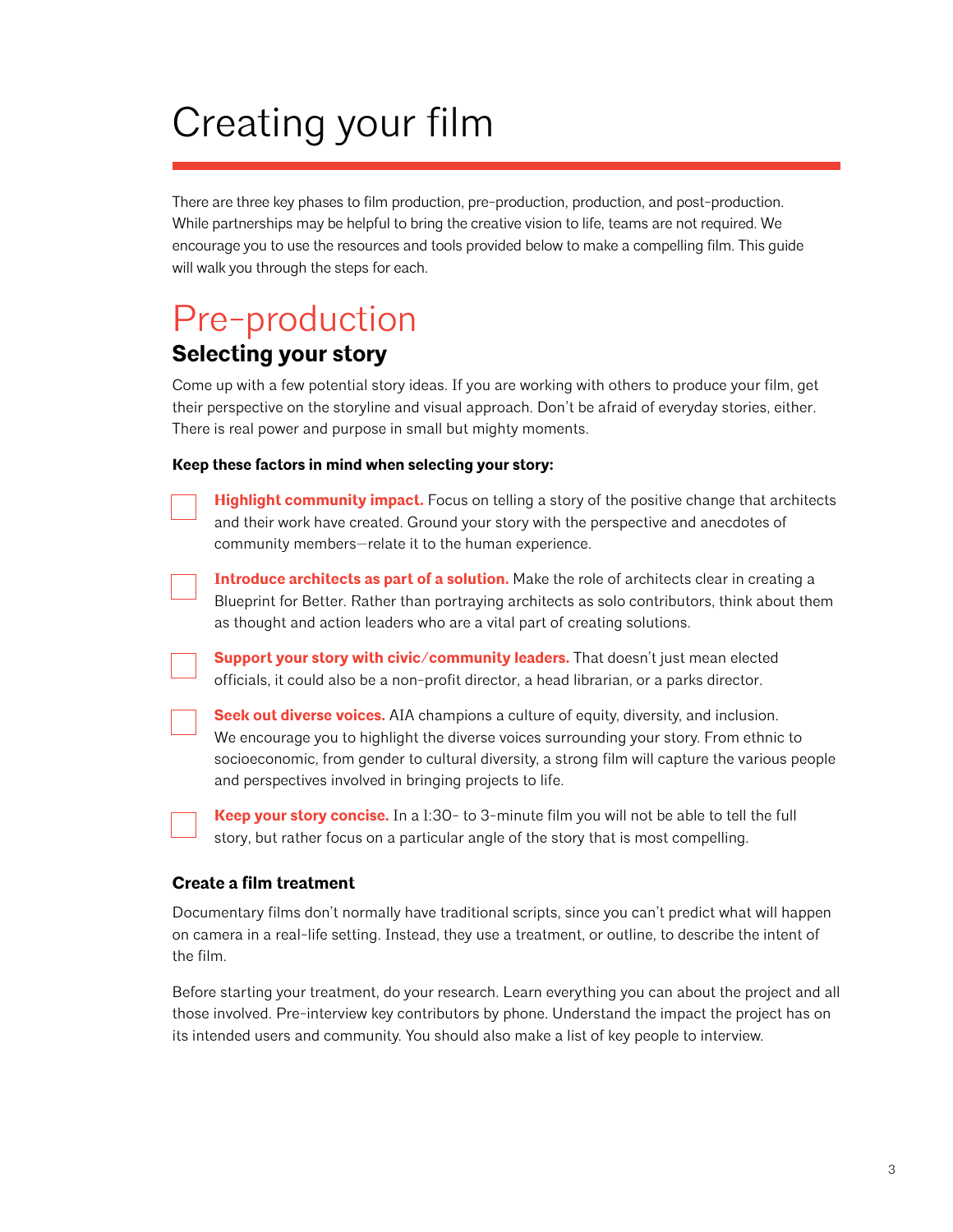A strong documentary treatment should:

- **•** Tell a compelling story
- **•** Present a unique perspective
- **•** Both inform and emotionally connect with an audience

Creating a treatment or story outline will help you stay focused and determine which are the most important footage and subjects to seek out. Here are some things to keep in mind when developing the plan.

**Subjects.** Begin by making a list of the key individuals involved with the project - that may include decision makers, clients, beneficiaries, and partners. You may not have time to feature all of these individuals in your film, but you can make the final call in post-production once the story starts to come together. Aim to have at least one architect, one civic or community leader, and one beneficiary from the project represented.

**Story arc.** Even in a short film, you'll want to identify a beginning, middle and end. What is the problem you are solving? What work happened to try and address the problem? What were some outcomes of the initiative?

**Footage.** To bring to life the key moments of the story, what supporting footage will be important? What building, community, and project images do you have access to or need help tracking down? Though real footage is always preferred to keep the story authentic, some stock footage and imagery is permitted.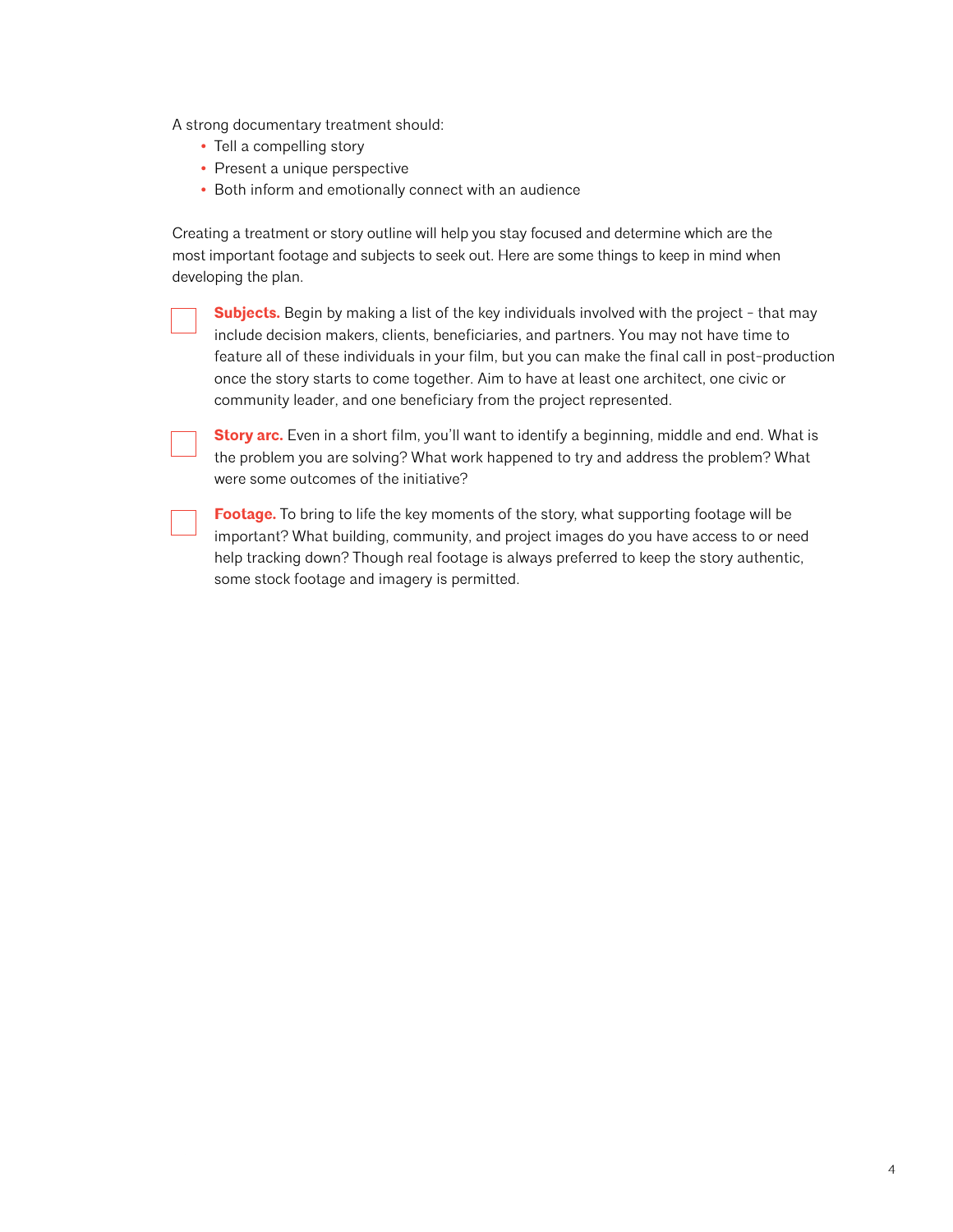#### **Sample film treatment**

As an example, here is the treatment that was developed for the AIA Film Challenge 2018 seed film, [Caño Martín Peña: A Blueprint for Better.](https://vimeo.com/274685178)

#### Puerto Rico's Path Forward: Caño Martín Peña & Beyond

#### **NEIGHBORHOODS BUILT ON COMMUNITY**

The Caño Martín Peña and its surrounding areas are tight-knit, underserved neighborhoods in the San Juan region. Many homes in the Caño were built generations ago, without deeds or permits. In the past few years,



community leaders led the charge to ensure that the community kept control of its land. Though it faced economic challenges, the neighborhood was moving in a positive direction. Then the hurricane hit.

#### **DEVASTATION AND PROGRESS INTERRUPTED**

As with much of Puerto Rico, Caño Martín Peña and other nearby neighborhoods were hit hard by Hurricane Maria. The polluted canal flooded the neighborhood. The power grid was severely damaged. And since most homes were built without permits or deeds, they didn't qualify for FEMA assistance. Many cement structures survived, but their roofs were destroyed, leaving residents with uninhabitable homes.

#### **ARCHITECTS AND COMMUNITY LEADERS TURN IDEAS INTO ACTION**

After the hurricane, architects, residents and community leaders moved quickly to rebuild. Many homes lost their roofs, so architects like Maria Gabriela Flores, AIA, mobilized to design and install new roofs through an initiative called Roofs for the Canal. Power was another major issue. Architect Jonathan Marvel, FAIA, and his team designed and installed solar units for the roofs of community centers to provide electricity for vital services. These architects have a deep connection to both architecture and Puerto Rico. Maria Gabriela is from Puerto Rico, and Jonathan's father was a well-respected architect in San Juan. Although Jonathan is in New York, he was born in Puerto Rico, and his firm has an office in San Juan.

#### **BEYOND RECOVERY: A ROAD TO RESILIENCY**

The efforts of architects and community members go beyond just immediate storm relief. They are working to develop better structures and solutions so communities like Caño Martin Peña can be more resilient as stronger, more regular storms become a reality. Mayors and other community leaders are dedicated to creating more resilient housing. There is much still to do. The neighborhood and the island face many more challenges. But through the dedicated, coordinated efforts of architects, community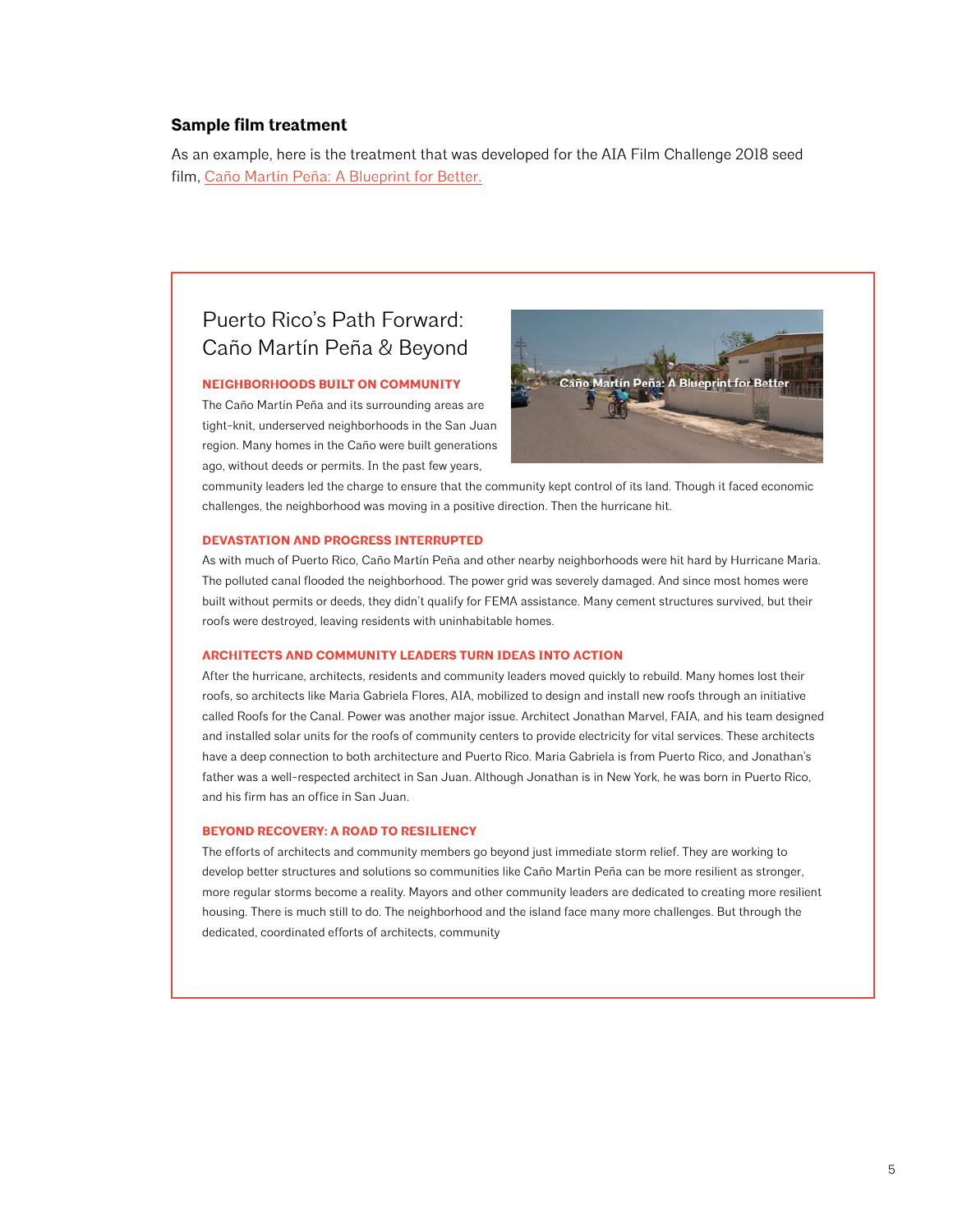#### **Creating a timeline**

The next step of the process is developing a timeline for each stage of the project. Depending on the complexity of your story and the number of interviews, your film's timeline could vary greatly. Here is an example of what should be included in a timeline.

#### **WEEK 1: STORYLINE & TREATMENT DEVELOPMENT**

Finalize the key themes and stories that you want to feature, using the film treatment guidance above. If you're working with others to produce your short film, make sure you are all aligned on goals.

#### **Week 1 checklist:**

- Identify key stakeholders in your project
- Create a treatment
- Create a shot list of the types of images your film requires
- Schedule kick off call with key stakeholders to discuss project

#### **WEEK 2–3: PRE-PRODUCTION**

Have a kickoff call with everyone involved in the production of your film, on which you review the treatment, goals, and timeline. Secure and schedule interviews. Request any necessary footage or images. If you are filming on location, make sure you secure all necessary permits and approvals.

#### **Week 2–3 checklist:**

- Develop realistic timeline
- Kick-off call with stakeholders
- Request and secure necessary interviews
- Confirm filming locations
- Secure necessary permits
- Secure necessary talent and location release forms, as well as image licenses ([here's](https://nofilmschool.com/2016/10/documentary-filmmaker-rights-releases-permissions) some useful information on this from No Film School)

#### **WEEK 4:**  $\blacksquare$ **PRODUCTION**

This will be the process of capturing new footage and gathering existing footage for your film. With interviews scheduled, be sure to have your questions ready and clear goals for each conversation. If you are traveling to a filming location, make sure you have permission to be there.

#### **Week 4 checklist:**

- Confirm your interviews, and let them know they will be recorded
- Ask each interview subject to sign a release form
- Confirm the points of your story arc against your interviews, images, and footage to ensure you are hitting your key points

#### **WEEK 5–6 POST-PRODUCTION**

Carve out a few days to organize your footage and produce a first edit (or rough cut). All involved should give feedback and incorporate changes into a second cut. From there, you can finalize your film. If time and budget permit, you can arrange for sound and color correction to give the film an added level of polish.

#### **Week 5–6 checklist:**

- Organize and label your footage so you can easily sift through it during the editing process
- Build in time for feedback, if necessary
- Collect any outstanding release forms
- Add music to your film
- Complete color correction and sound design (if time and budget allow)

#### **Other pre-production resources**

Online resources such as budget, creative brief, and storyboard templates, are available to download at sites like [studiobinder.com.](https://www.studiobinder.com/) Many documents are free with sign-up.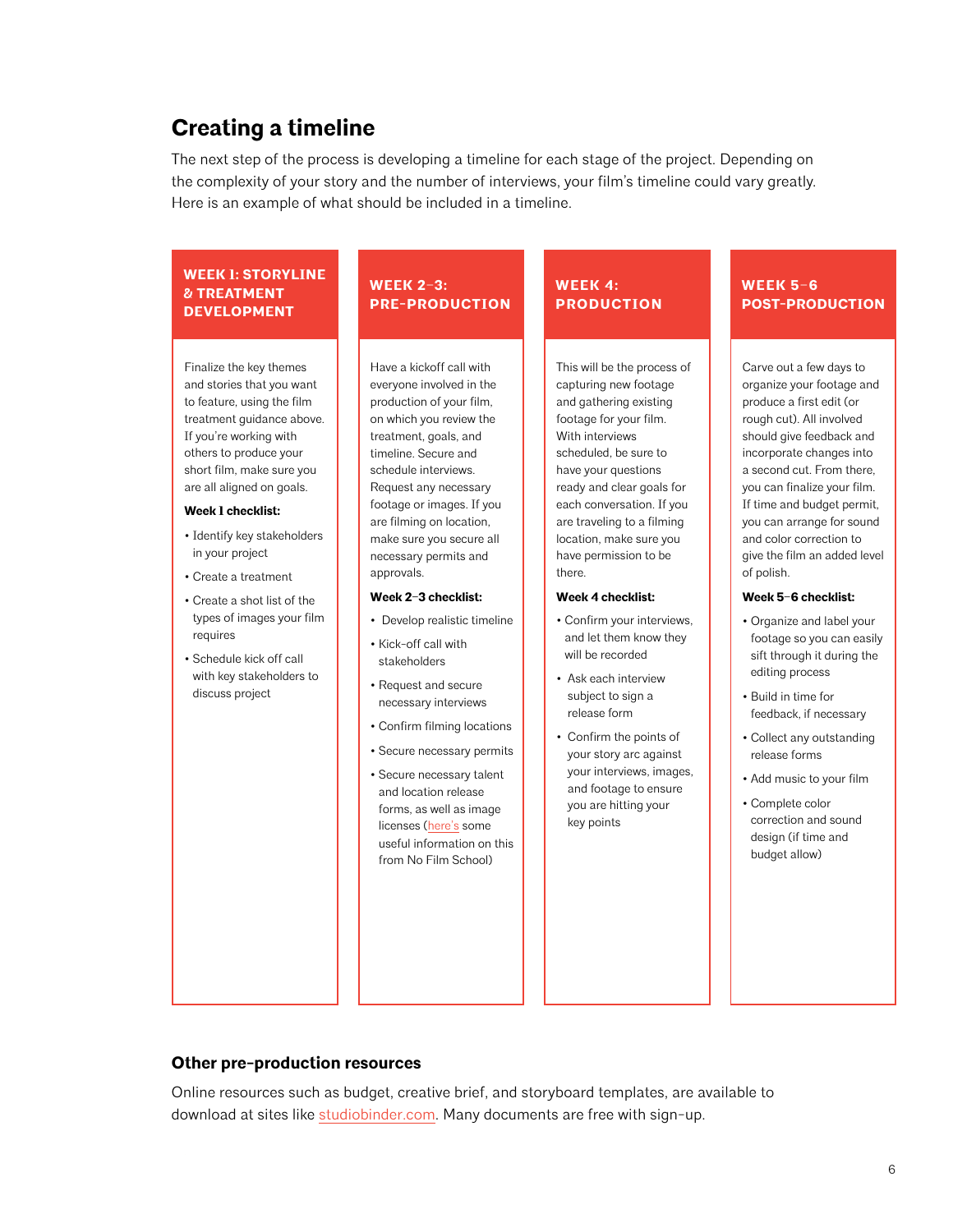### Production

Once your story, interviews, schedule, and timeline are set, it's time to begin producing your film.

#### **Speaking the language of film**

When shooting new footage, you'll want to capture a wide variety of angles. Here are some common types of camera shots.

#### **EXTREME WIDE SHOT**



Shows the subject from a distance, or the area where the scene happens. Particularly useful for establishing a scene (sometimes called an **Establishing Shot** when used to start a film), and a character's relationship to the environment.

#### **WIDE SHOT**



Shows the subject from top to bottom (head to toe for a person), though not necessarily filling the frame. The character becomes more of a focus than an Extreme Wide Shot, but the shot is still dominated by the scenery. This shot often sets the scene and people's place in it. This can also serve as an **Establishing Shot**.

#### **MEDIUM SHOT**



Focuses on part of the subject in more detail. Waist up, for a person. One of the most common shots in films, it focuses on the people in a scene, while showing some environment.

#### **CLOSE-UP**



Fills the screen with the subject's face, framing them tightly, so their emotions and reactions to others dominate the scene.

#### **EXTREME CLOSE-UP**



Emphasizes a small area or detail of the subject, often the eyes.

#### **MEDIUM SHOT**



A shot of two subjects in frame.

#### **CUTAWAY**



A shot of something away from the main scene. Useful for avoiding a jump cut (action out of sequence) when editing dialogue, or editing together two separate takes.

#### **REACTION SHOT**



Shows a person's reaction to the previous shot.

#### **FILMING TIPS**

Film during the day. Capture a variety of angles: close, wide, and even drone shots. Capture footage of people engaging with the architecture.

Consider using old video footage and photography that might add context to your story. Virtual renderings and graphics can also help tell the story in a more dynamic fashion.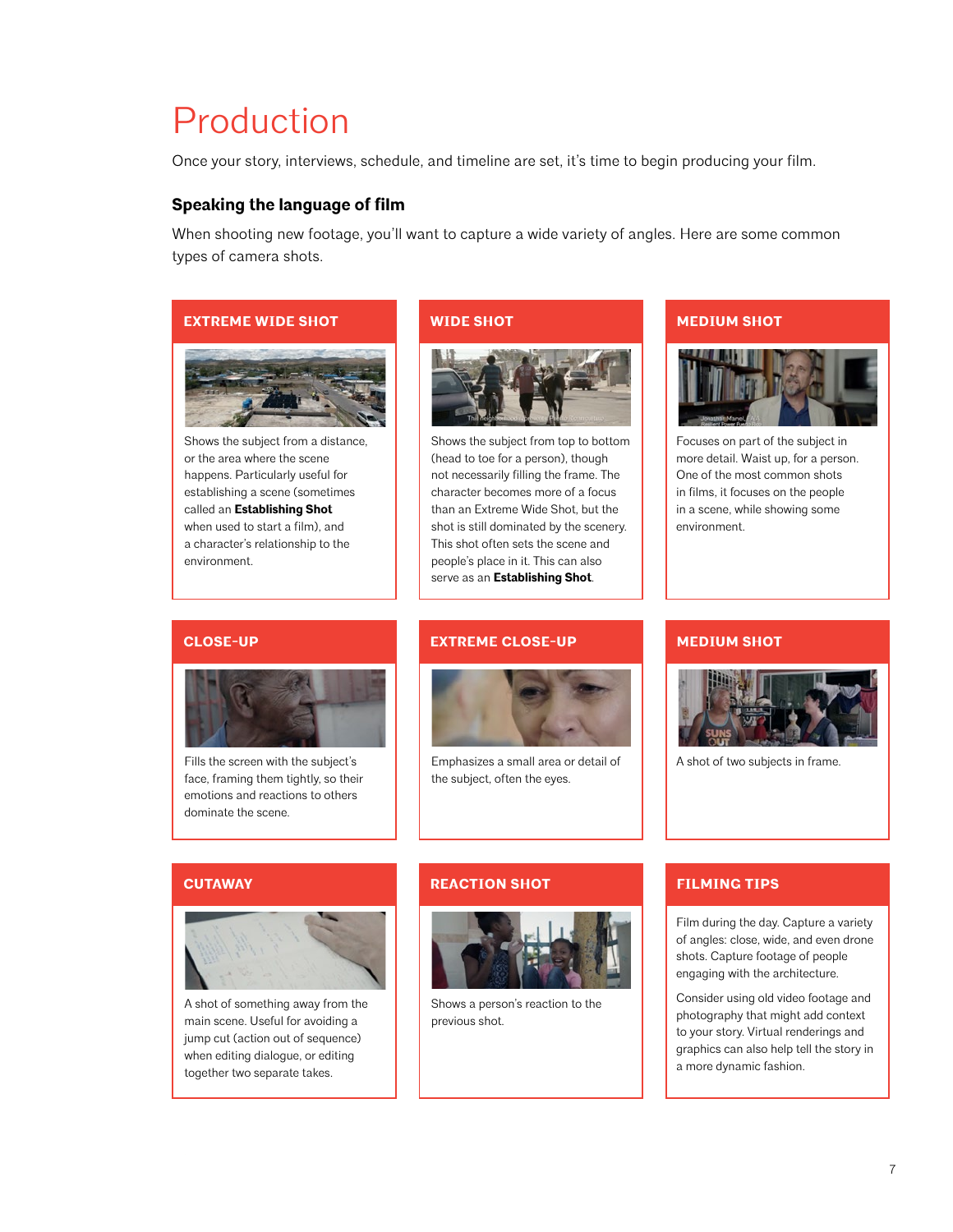#### **Tips on gathering footage**

In addition to shooting new footage, we allow up to 50% of the footage in your film to have been previously shot. If applicable to your story, collect footage of both the exterior and interior of your project. Virtual renderings and graphics can also add a nice touch and help tell the story in a more dynamic fashion. If you still don't have enough footage or imagery, consider including stock footage, which will be allowed in this year's challenge. In requesting footage, it will be important to be clear on what specific shots or soundbites you are looking for.

To gather necessary interviews, you can either interview your subjects in-person, record your subjects through a video-conferencing platform, or request existing interview footage from relevant parties. Though you may only use about 10–15 seconds in your short film, you should schedule 30 minutes to an hour for the interview.

#### **Tips on interviewing**

The people you choose to interview and the questions you ask will be key to the success of your film. Here is some helpful information on getting the most out of your interviews.

- **•** Stay relaxed whether in front of or behind the camera.
- **•** Have the interviewee repeat the question in a sentence when answering.
- **•** Share colorful details and anecdotes to enrich your story and make editing easier.
- **•** Allow the interviewee a bit of silence to formulate and complete their thoughts.
- **•** If you have an important point to make or capture, repeat it a few times so that you get the perfect take.
- **•** After an interview, make sure you make sure you have your subject sign a release form to allow you to use their image and voice in the film.

#### How to ask interview questions

#### **1. Don't ask "yes" or "no" questions**

For example, if you are interviewing a non-profit director about a program, don't ask, "Are you proud of this program?" Instead ask, "What makes you proud of this program?"

#### **2. Ask people to tell you their stories**

Stories capture a viewer's imagination. A personal story from an interview subject will make your interview more human and more compelling. For example, "Tell me the story of how this project came to be."

#### **3. Ask how your subject feels about a topic**

Rather than asking an architect about technical details that may confuse an audience, remember that nearly anyone can relate to how a person feels about something. By asking "How do you feel about this project?" a subject is more likely to give a response the audience can relate to.

#### **4. Ask questions that begin with "why"**

This helps communicate the benefits of certain decisions, actions, and design choices.

For example:

- **•** Why did you decide to get involved?
- **•** Why is this project important to you?
- **•** Why should people care about this?

#### **5. Ask questions that begin with "how"**

This helps you get more detailed information. Often a good follow-up to asking "why."

For example:

- **•** How did you get started on this project?
- **•** How did this project impact the community?
- **•** How can others get involved?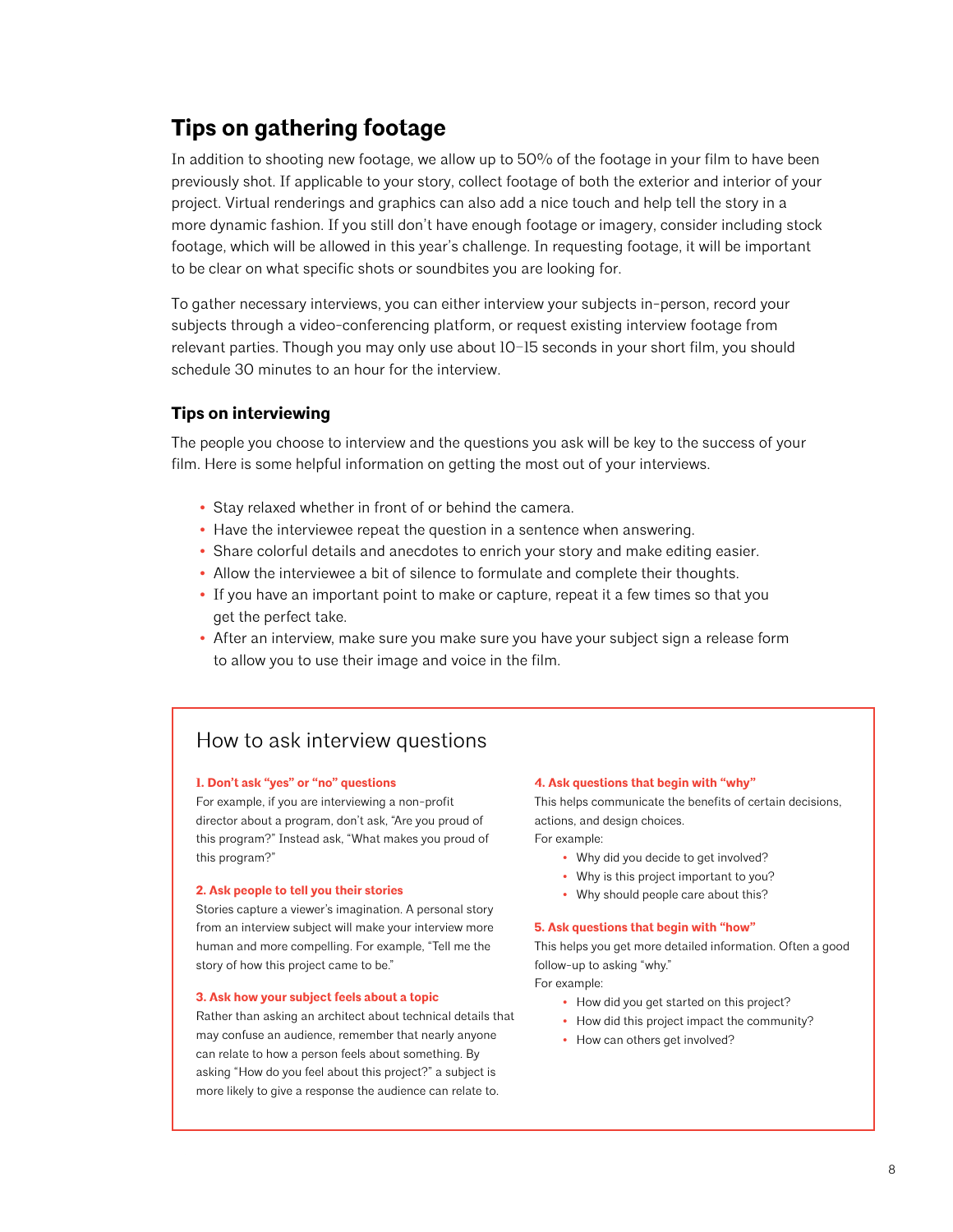#### **Other production resources**

#### **Recording Virtual Interviews**

To record a virtual interview you can use a tool like Zoom, but you may get higher quality results with a tool like Screenflow or Screengrabber. Both will allow Youtube to export the video and audio files and import into editing software. For more on this process see [here.](https://jonnyelwyn.co.uk/film-and-video-editing/how-to-record-a-zoom-meeting-in-high-quality-for-video-editing/)

- **•** [Screenflow](https://apps.apple.com/us/app/screenflow-9/id1475796517?mt=12) is a tool to use for Mac platforms
- **•** [Screengrabber pro](https://acethinker.com/desktop-recorder) is a tool for PC platforms

#### **Stock Footage**

Bring in stock footage when necessary to help fill visual or story gaps. Make sure to use royaltyfree images or make appropriate purchases. Use sites like:

- **•** [Adobe Stock Videos or Photos](https://stock.adobe.com/promo/firstmonthfree?as_content=fmflp&as_channel=sem&as_campclass=brand&as_campaign=US%7CCPRO%7CStock%7CPURCH%7CAS_Brand_Exact%7CGG%7C%7C&as_source=google&as_camptype=acquisition&sdid=KQPCU&ef_id=Cj0KCQjwuJz3BRDTARIsAMg-HxVjl9o_guMgyAoEa_fHsBwnQeI6efsdEfxTWH7J6tPrSwOZ8sFOq9AaAp_lEALw_wcB:G:s&s_kwcid=AL!3085!3!330595060732!e!!g!!adobe%20stock%20photos&gclid=Cj0KCQjwuJz3BRDTARIsAMg-HxVjl9o_guMgyAoEa_fHsBwnQeI6efsdEfxTWH7J6tPrSwOZ8sFOq9AaAp_lEALw_wcB) One month free trial available
- **•** [Pexels](https://www.pexels.com/) Free high quality videos and photos
- **•** [iStock](https://www.istockphoto.com/) Affordable high quality videos and photos

#### **Equipment**

Use a tripod to keep the video steady. A couple of good, inexpensive options are:

- **•** [Extendable tripod with remote](https://www.amazon.com/UBeesize-Extendable-Bluetooth-Aluminum-Lightweight/dp/B07NWC3L95/ref=sxin_6_sk-bs-2-na_f123c8ff4f2cd06780bd9f9199c9484a40624c2e?cv_ct_cx=phone+tripod&dchild=1&keywords=phone+tripod&pd_rd_i=B07NWC3L95&pd_rd_r=de17d177-5785-40df-91a8-dc64612d417f&pd_rd_w=udETj&pd_rd_wg=hGCG7&pf_rd_p=6fc2b407-fcbd-4a7f-be01-3234b1e9afce&pf_rd_r=T3SP1PCPCTCFSXCGKG8B&qid=1589996944&sr=1-2-ef6ec057-d556-4fd0-bed3-084ae9cc889f)
- **•** [All-in-one Rig](https://www.amazon.com/Smartphone-Recording-Stabilizer-Microphone-Smartphones/dp/B07281FRLR/ref=sr_1_8?dchild=1&keywords=light+kit+for+phone&qid=1589997726&sr=8-8)

Audio is very important. With so many accessible tools to capture quality audio, it's easy to record well.

- **•** [Lav mic that connects through your phone](https://www.amazon.com/Microphone-Professional-Valband-Omnidirectional-Microphone/dp/B081GXMP1Q/ref=sr_1_2?dchild=1&keywords=audio+recording+for+phone&qid=1589997561&sr=8-2)
- **•** [Recording Microphone](https://www.amazon.com/Recording-Microphone-ZealSound-Condenser-Garageband/dp/B078W69PRJ/ref=sr_1_6?dchild=1&keywords=audio+recording+for+phone&qid=1589997621&sr=8-6)

When it comes to lighting, you should either use as much natural daylight as possible, or use a light kit to ensure the subjects are properly lit.

**•** [Tripod with light ring](https://www.amazon.com/UBeesize-Ringlight-YouTube-Photography-Compatible/dp/B07GDC39Y2/ref=sxin_6_sk-bs-2-na_f123c8ff4f2cd06780bd9f9199c9484a40624c2e?cv_ct_cx=phone+tripod&dchild=1&keywords=phone+tripod&pd_rd_i=B07GDC39Y2&pd_rd_r=de17d177-5785-40df-91a8-dc64612d417f&pd_rd_w=udETj&pd_rd_wg=hGCG7&pf_rd_p=6fc2b407-fcbd-4a7f-be01-3234b1e9afce&pf_rd_r=T3SP1PCPCTCFSXCGKG8B&qid=1589996944&sr=1-1-ef6ec057-d556-4fd0-bed3-084ae9cc889f)